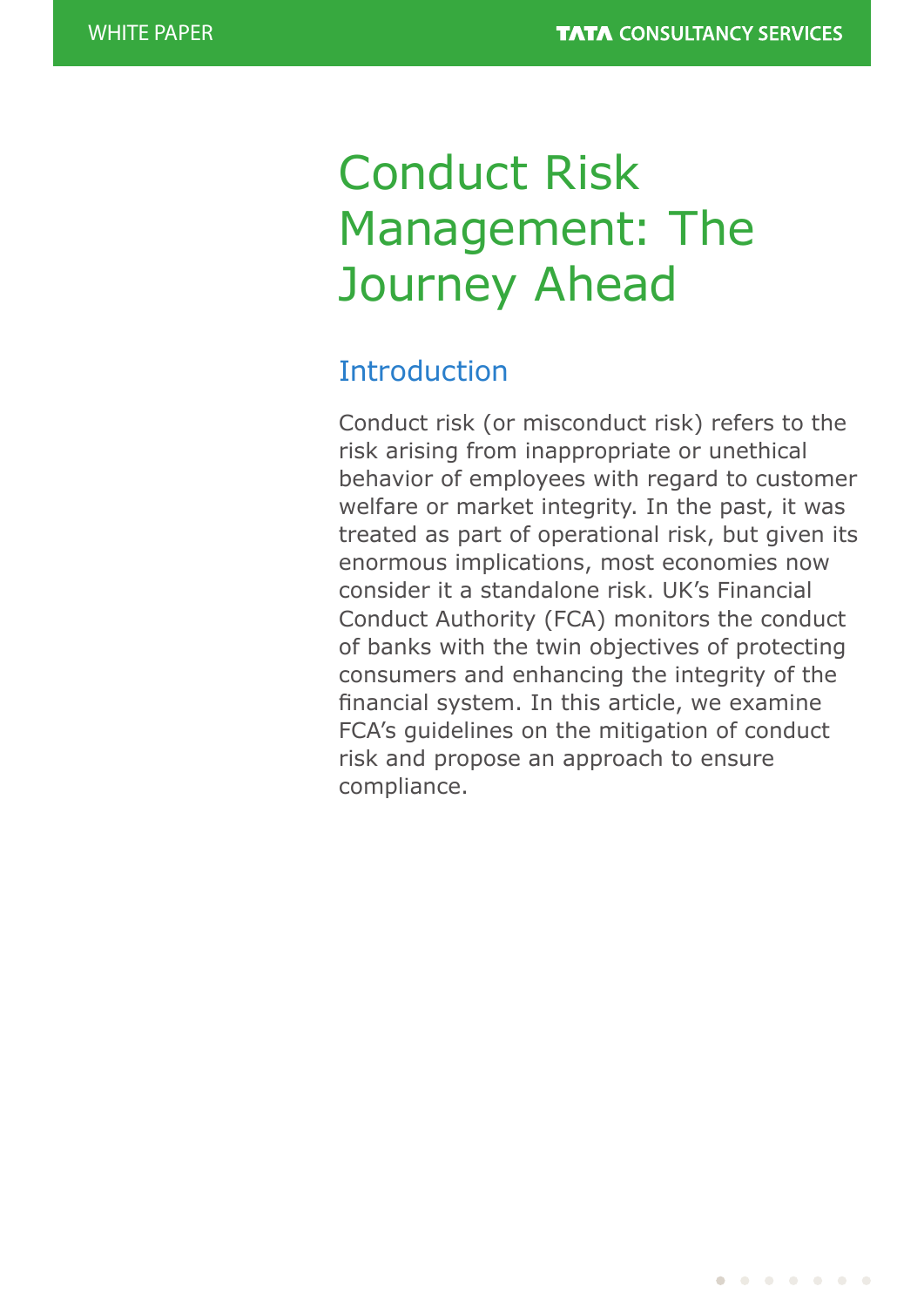### Causes and Impact of Conduct Risk

The causes of misconduct risk vary across banks depending on institutions' internal business models, architecture, and governance policies, and cannot be attributed to a particular category of misconduct. However, according to a report on misconduct risk released by the European Systemic Risk Board, mis-selling to customers accounted for 52%of the total misconduct instances reported during 2009-2013.1

Aside of attracting wide-ranging punitive actions including disciplinary notices, hefty penalties, suspension, restitution, and insolvency orders from enforcement agencies, conduct risk is highly detrimental to a bank's reputation. It can erode customer confidence and puncture the very fabric of the financial landscape. Systemically Important Banks (SIBs) are no exception. Imposition of hefty penalties on SIBs can cause serious injury to the banking system, which is the backbone of a nation's economy.

#### Mitigation Strategy

Regulatory directives play a significant role in combating conduct risk and safeguarding customer interests, while restoring public faith in the financial system. The FCA has laid down the basic behavioral standards for banks' staff and has outlined the code of conduct employees are expected to follow<sup>2</sup>, other than the internal policies along with the Senior Management regime and Certification regime.<sup>3</sup>

Effective mitigation and management of conduct risk calls for focusing on the following aspects:

**Organisational culture and leader's role:** The FCA highlights the role of an organisation's culture in mitigating conduct risk. The organizational culture steers individual behaviors and drives stakeholder relationships3.A culture that lays a strong emphasis on individual behavior, risk appetite awareness, and tight governance is vital to minimizing conduct risk.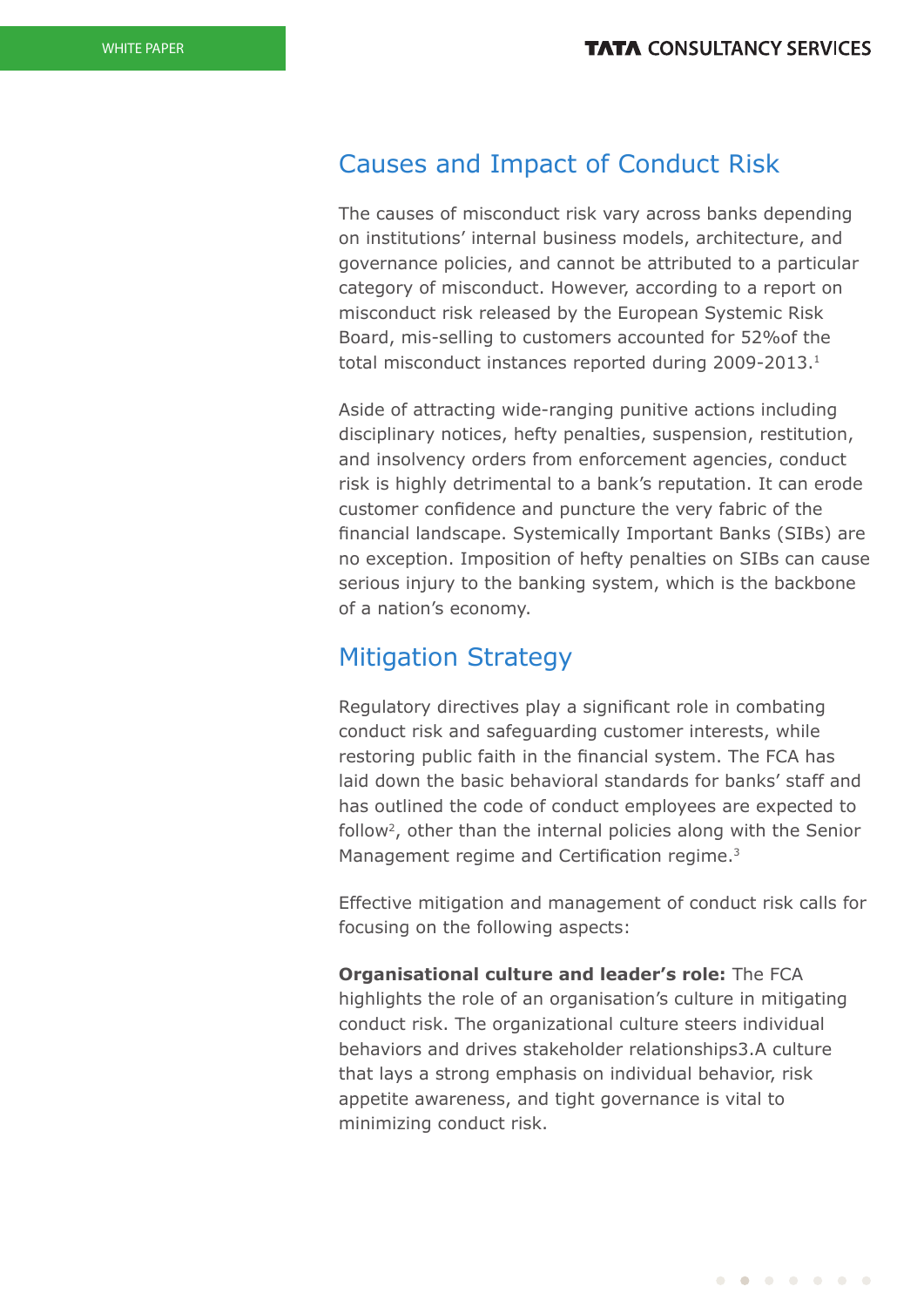The backbone of a strong organisational culture is robust communication. The communication channels between managers and staff need to be redefined to enable employees to freely communicate with their supervisors, especially when there is a conflict of interest. Managers should have a clear vision of the ethical standards set by the organisation, and must regularly communicate these to the staff.

**Ethics training for employees:** Most global banks have instituted elaborate ethics training programs for their employees. Introducing employees to the concept and familiarizing them with the expected code of conduct will shape their attitude and behavior, while enabling them to maintain a high level of professionalism and commitment in dealing with customers.

**Accountability and supervision:** Accountability should be an integral part of a bank's operating model and risk culture. The prerequisite to set accountability norms is to clearly define the roles and responsibilities, and the scope of work for each employee. The FCA's latest guidelines on the certification regime will take us a step closer to achieving total accountability.

Senior managers and supervisors must ensure compliance with conduct norms within their teams. The FCA's latest guidelines, and the Senior Managers and Certification Regime requires banks to regularly assess the fitness and propriety of their senior management.

**Whistleblowing:** Periodic disclosures by whistleblowers on the unethical practices followed by coworkers instill a sense of fear among employees, acting as a deterrent to misconduct. It is, however, essential to protect whistleblowers' identities to ensure their safety and security. Governments across the world have come up with regulatory guidance on whistleblowing, employers' responsibilities, and codes of practice.

A leader's vision plays a major role in building an organisational culture with ethics woven into it. The onus of mitigating conduct risk therefore lies with the bank's leadership.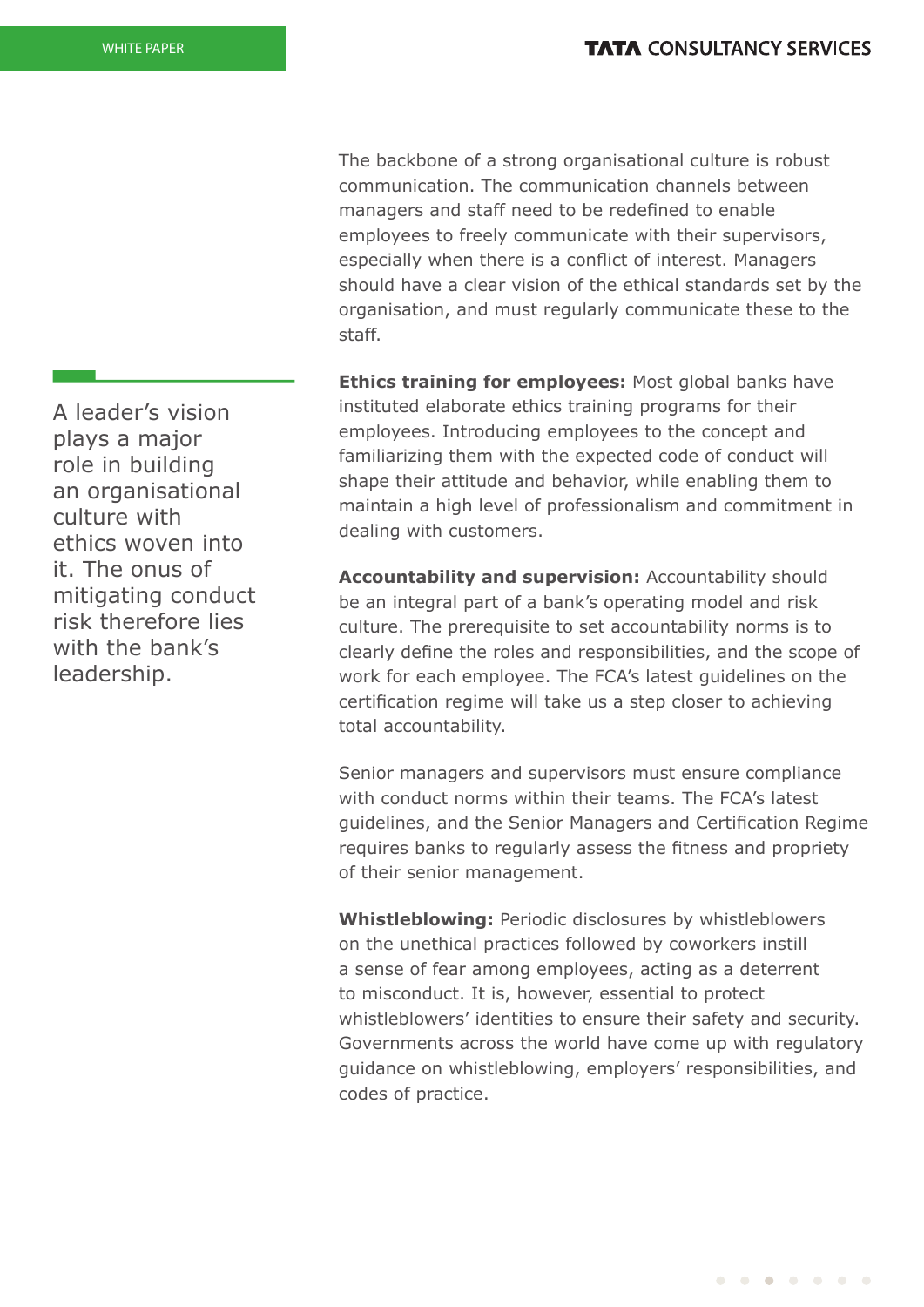### How Technology Can Help

Technology can play a critical role in mitigating conduct risk. Here's how.

Big Data analytics: Post the 2008-09 financial crisis, it was evident that the existing data architecture and IT systems at most banks were not adequate to monitor the entire spectrum of risk. For timely and detailed reporting as required by regulatory agencies, the adoption of sophisticated technology has become an absolute necessity.

Banks also need to have a robust and secure IT system to ensure safe handling of confidential customer information. A strong reporting framework that ensures comprehensive monitoring along with the capability to proactively trigger alerts and automatically generate reports when the bank's risk threshold is breached. We believe that Big Data analytics is the answer here. Big Data analytics can play a vital role in product governance, which can drive down mis-selling to a considerable extent. Advanced analytics can help identify market segments and conduct market analysis. Leveraging elaborate trend analysis, banks can gain insights into product launches, product improvements, and market performance. All this information when made available to the clients can substantially reduce the scope of mis-selling.

Other than analyzing market and customer trends, Big Data can also serve as a checkpoint to monitor employee behavior, which is another major factor for misconduct Risk. Using analytics to assess employees' responses to periodic surveys can help predict their behavior and inclination (or the lack of it) toward resorting to unethical means.

IT resilience and governance: Given the increased dependence of banks on technology, the integrity of the underlying IT infrastructure plays an important role in ensuring operational stability and market integrity. In recent years, banks have incurred significant operational losses due to technical issues and poor conduct4.Delayed or failed payments processes, system errors leading to mismanagement of IPOs, and faulty installation of trading software are some examples of technical issues exposing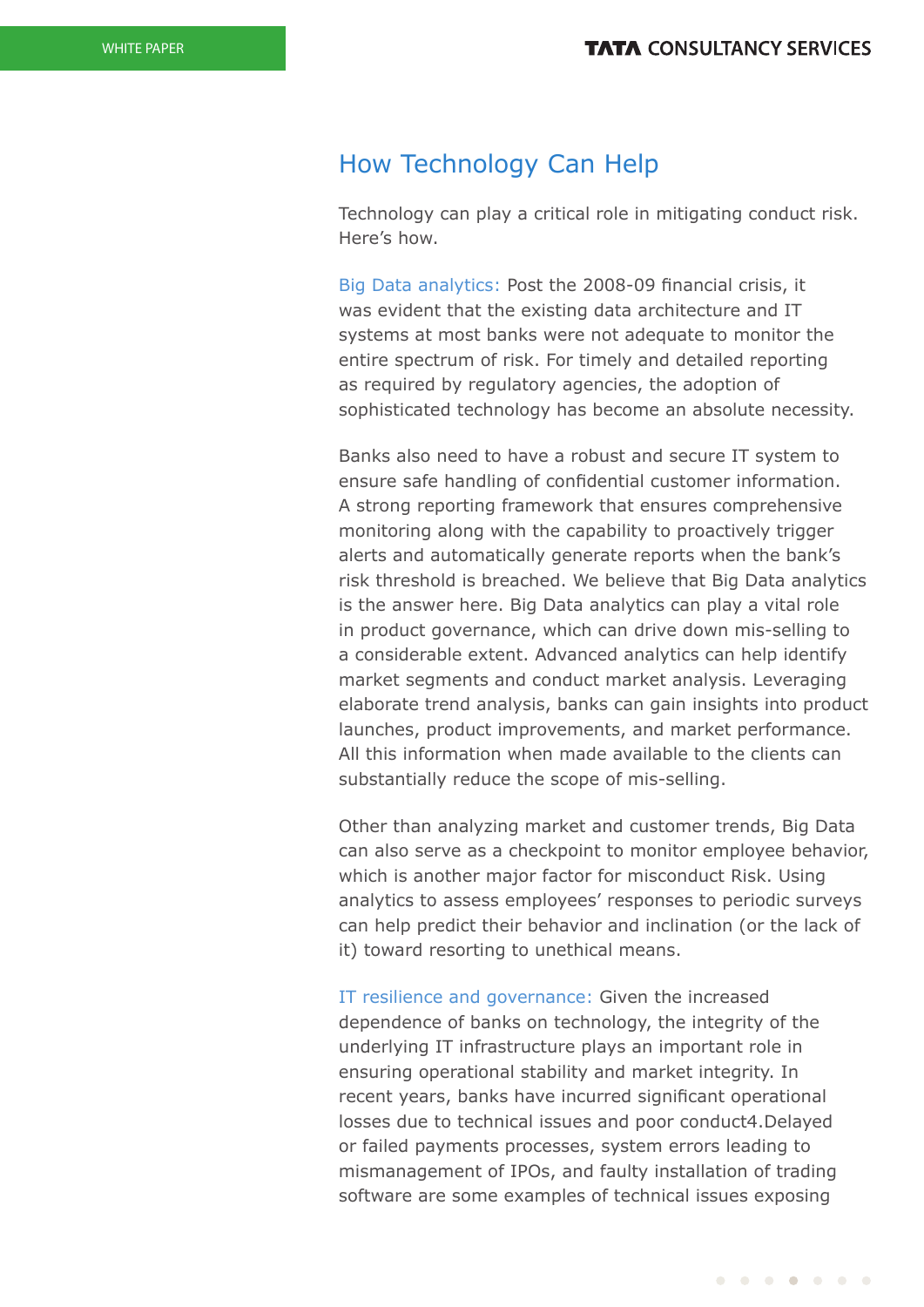banks to conduct risk. Such instances of inadequate IT resilience trigger conduct risk in wholesale markets<sup>4</sup>. To cope up with disruptive technological and operational issues, banks must strengthen IT governance and control frameworks to bridge the gap between key business risk areas, technological issues and operational feasibility and control.

### Conclusion

Regulatory pressures, loss of credibility, cutthroat competition, changing economic environment, and emerging technologies are driving banks to better manage their conduct risk through a combination of the right organisational culture, regulatory compliance programs, and technology solutions. We believe that a sound conduct risk mitigation and management strategy is supported by four pillars, which are:

Policy management: The policies of an organization that highlight the expected employee conduct and the consequences of breaching the code. Ethics should be integral to an organisation's overall policies and well aligned with the firm's mission and objectives.

People management: These measures instill a healthy conduct culture in the organization. This aspect includes clearly defining employee roles and responsibilities, designing appropriate remuneration structures, and imparting training on ethics and the expected code of conduct.

Product management: A strong product governance structure that monitors the entire product lifecycle will help firms better manage conduct risk. Products should be designed keeping in mind the demands and needs of end customers and market segments. Before launching a product in the target market, banks should test them to ensure their ability to deliver fair outcomes to target customers. The FCA has outlined guidelines on the governance of structured products while also laying down expectations from firms operating in respective geographies<sup>5</sup>.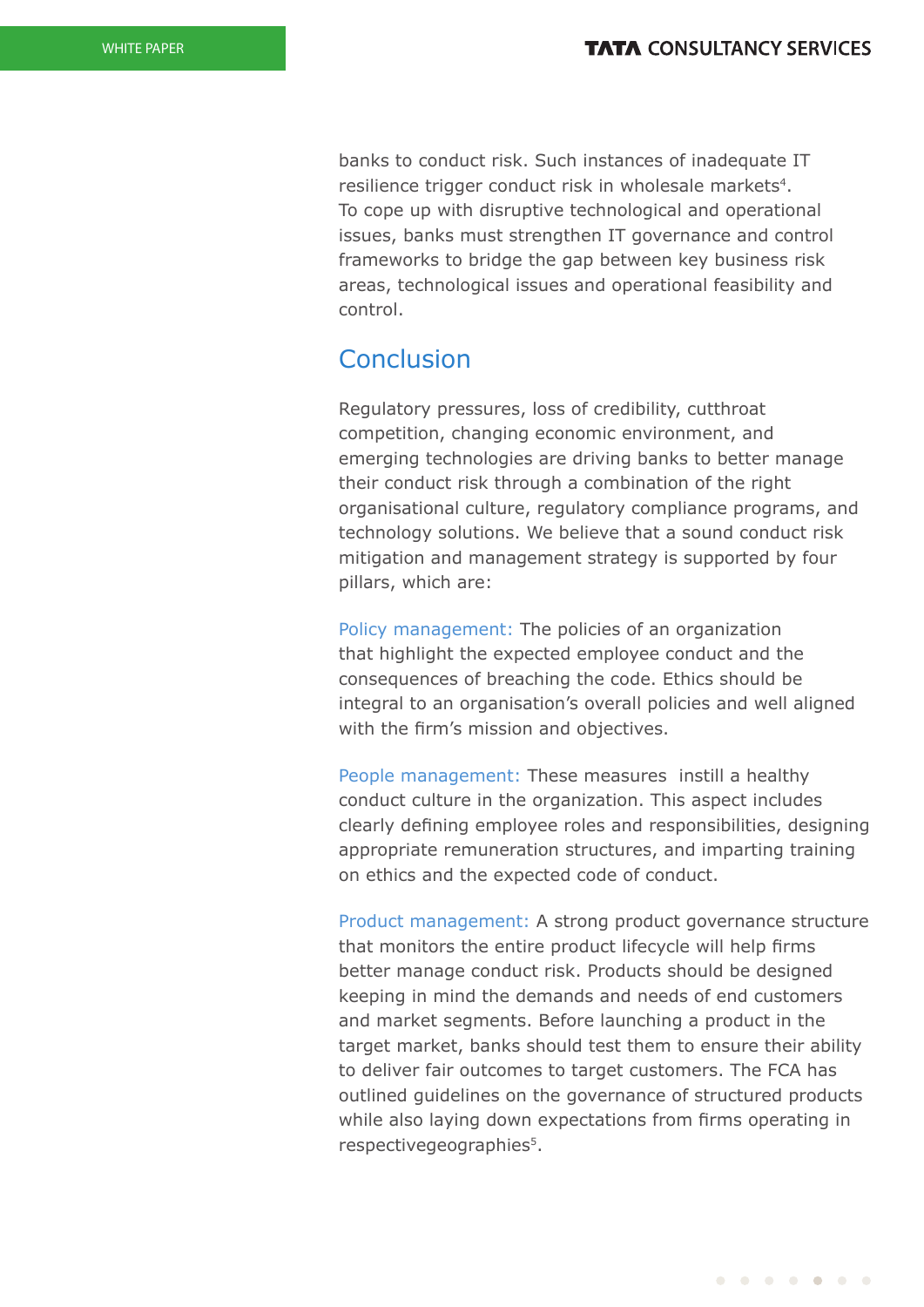Process review: This is essentially a supervisory review of the code of conduct and process rules followed by the staff. Process review helps determine staff accountability and assess adherence to conduct rules. It involves the documentation of existing conduct risk cases along with their impact, intervention, and mitigation programs.

An integrated approach built through a strong and robust IT governance can enable these four pillars to function cohesively, and provide a strong foundation to effectively manage the overall conduct of an organisation.

### References

- [1] European Systemic Risk Board, "Report on misconduct risk in the banking sector"(June2015), accessed November 10, 2016, https://www.esrb.europa.eu/pub/pdf/ other/150625\_report\_misconduct\_risk.en.pdf
- [2] Financial Conduct Authority, "FCA publishes final rules to make those in the banking sector more accountable"(July2015),accessed November 10,2016, https://www.fca.org.uk/news/ press-releases/fca-publishes-final-rules-make-those-banking-sector-more-accountable
- [3] Financial Conduct Authority, "Culture in banking"(January 2016), accessed November 10,2016, https://www.fca.org.uk/publication/foi/foi4350-information-provided.pdf
- [4] Financial Conduct Authority, "FCA Risk Outlook2013"(May2013), accessed November 10,2016, https://www.fca.org.uk/publication/business-plans/fca-risk-outlook-2013.pdf
- [5] Financial Conduct Authority, Structured Products: Thematic Review of Product Development and Governance, March2015, accessed Nov10, 2016, https://www.fca.org.uk/publication/ thematic-reviews/tr15-02.pdf